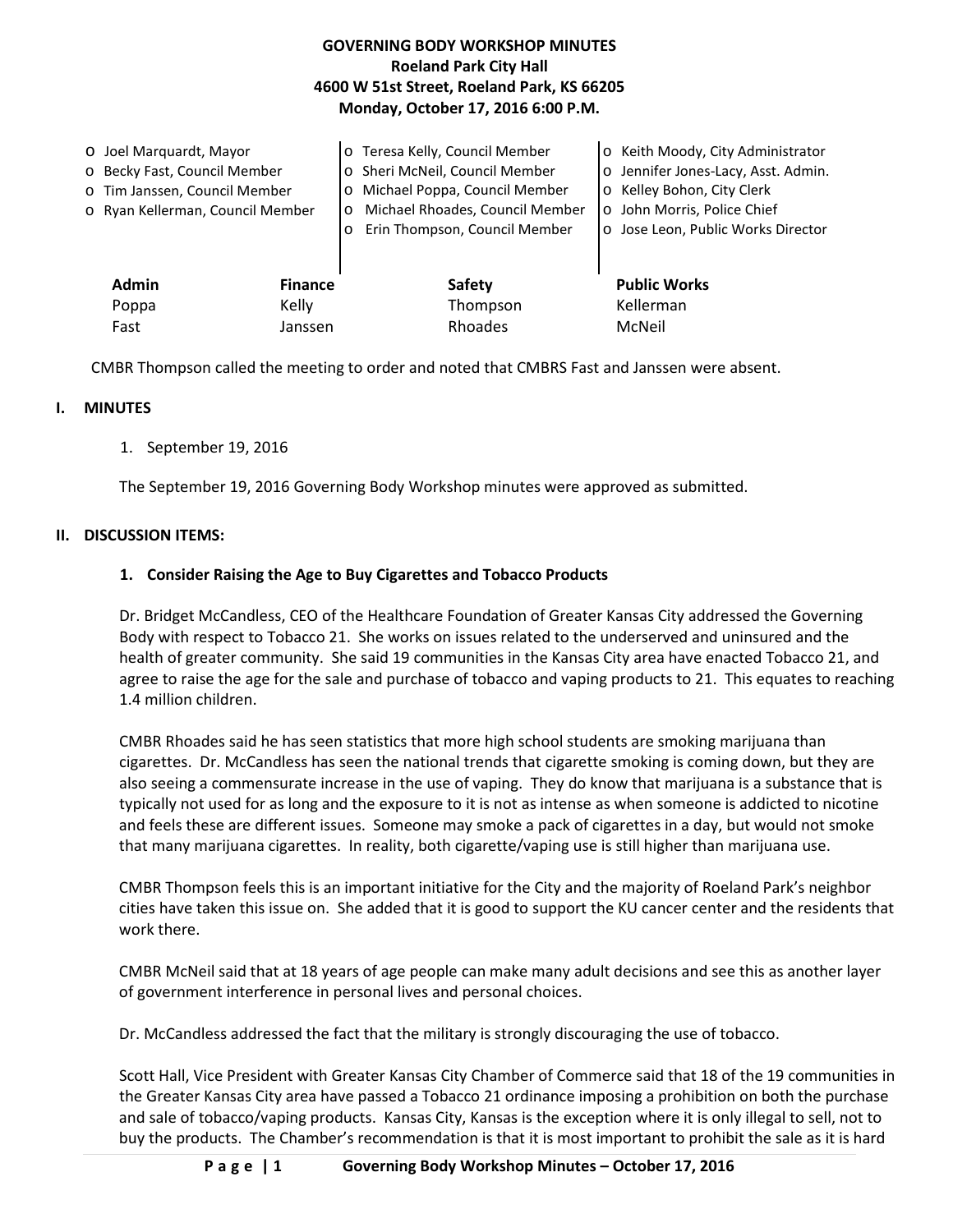to purchase if it is illegal to sell to an 18 year old. It is not a prohibition on possession or use for 18 to 20 year olds.

CMBR Poppa expressed his support of this item and thanked everyone in support of the issue.

CMBR Kellerman asked where this program has been presented. Mr. Hall said they were turned down in Gardner and Fairway out of the 21 communities they went to. There have been other communities that have not heard the presentation and have decided not to take it to their Councils.

It was noted that the ordinance would be enforced by the police department. Chief Morris said he has not participated in any sting operations for underage drinking or underage tobacco sales.

Jamie Katz, Johnson County Mental Health Center, prevention coordinator said that enforcement is done at a state level. They also have a Reward and Reminder program where they go into licensed establishments and youth attempt to buy tobacco or vaping products. If the clerk asks for their ID or their age, they get a reward. If they ask for money for a purchase, then they get a reminder.

CMBR Kelly said she is a proponent of the program and it doesn't hurt to give young people guidance. She thinks it is the right thing to do to set a good example as a city and join the neighbors to create a blanket in the area with those on board for the health of the community.

### *Public Comment:*

**Tom Madigan** - Mr. Madigan said it is a "feel good" ordinance and that original language had no enforcement measures in it.

There was agreement among the Governing Body to have an ordinance drafted in support of Tobacco 21 and to bring it back to a City Council meeting when it is complete.

## **2. 3rd Quarter Safety Statistics**

Police Chief Morris provided the 3<sup>rd</sup> Quarter Safety Statistics covering the time from July through September. His department filed a total of 230 reports, 53 of which were uniform crime offenses. They also had 177 nonrelated reports. Chief Morris gave a breakdown by area noting that there were 34 incidents on the west side of Roe, 35 on the east side of Roe, 27 at the Boulevard Apartments, 5 at Price Chopper, 11 at Lowe's, 22 at Walmart, 49 in the business district, 12 at the Police Department, and 16 others out of the city.

Chief Morris also gave year-to-date statistics and noted that his department's clearance rate for offenses stands at 55.75 percent. They are pleased with that number.

They are continuing their efforts to reduce accidents and have completed four traffic blitzes to date. Following his report, Chief Morris reminded everyone to stay safe.

### **3. Code Enforcement Periodic Update**

- **4. Executive Session City Attorney Selection**
- **MOTION:** CMBR POPPA MOVED AND CMBR KELLY SECONDED THAT THE COMMITTEE RECESS INTO EXECUTIVE SESSION PURSUANT TO THE PERSONNEL MATTERS OF NON-ELECTED PERSONNEL EXEMPTION TO THE OPEN MEETINGS ACT WITH THE OPEN MEETING TO RESUME AT 6:55. (MOTION PASSES 8-0)
- **5. Ordinance 941 – Signs**